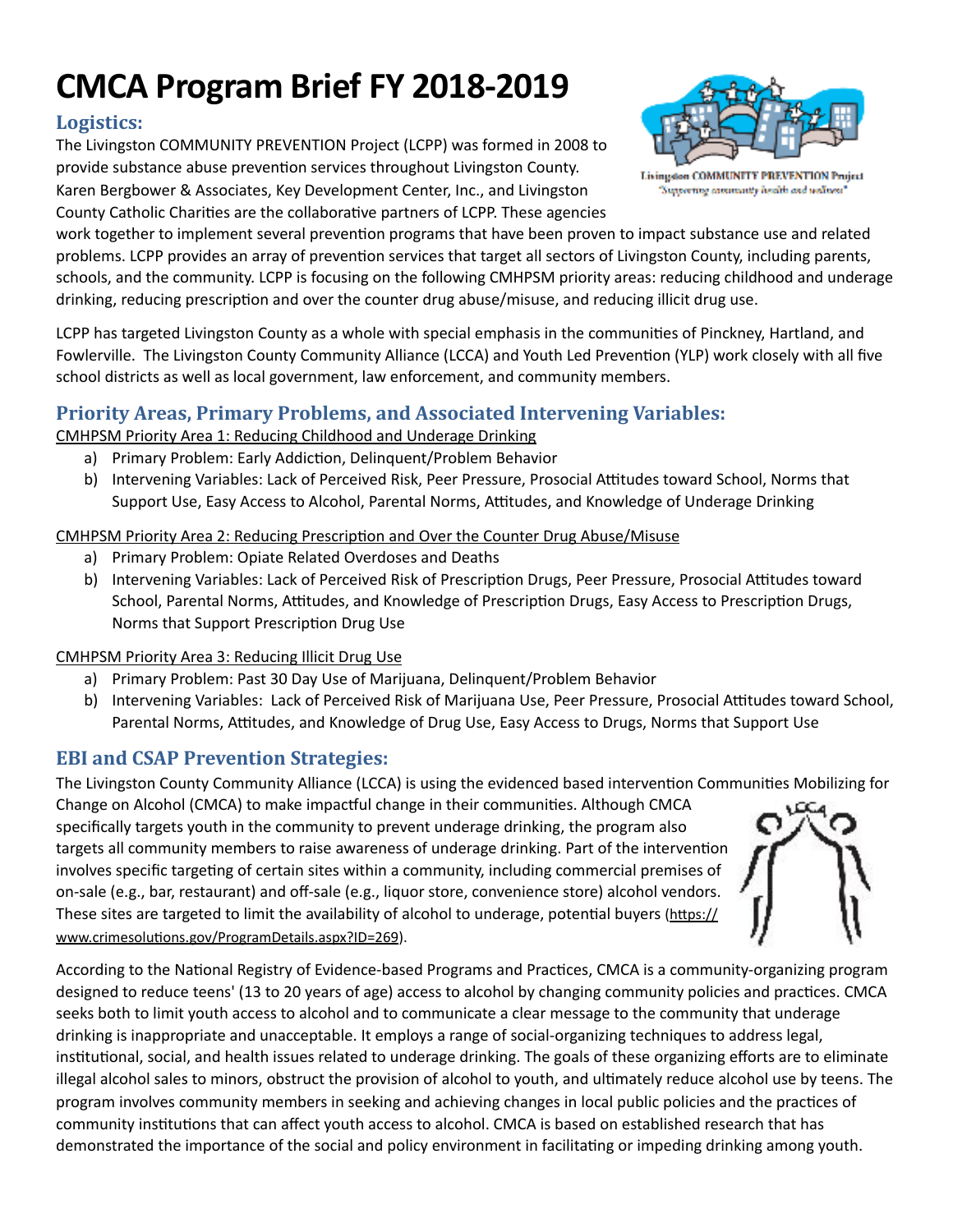CMCA community-organizing methods draw on a range of traditions in organizing efforts to deal with the social and health consequences of alcohol consumption. Although CMCA focuses on underage drinking, the coalition has expanded the CMCA model to address the use of other substances including prescription drugs, heroin, opiates, and marijuana.

The Center for Substance Abuse Prevention (CSAP) works to help communities decrease substance abuse by promoting six strategies for substance abuse prevention: information dissemination, education, alternatives, problem identification and referral, community-based process, and environmental. Information dissemination and education strategies are used to provide presentations to community groups and when coalitions have a presence at health fairs and community events. The coalition utilizes the community based process – Strategic Prevention Framework to drive prevention efforts and engage all sectors of the community. Environmental strategies are also used and include alcohol compliance checks, Project Sticker Shock, Safe Homes and Safe Boating as some examples. The LCCA also works closely with Youth Led Prevention (YLP) to achieve community and environmental change. YLP is a youth-led group of students from Hartland and Pinckney Community High Schools that are working to promote non-using attitudes and healthy behaviors.

### **Outcomes/Results:**

Throughout the course of FY 18/19, CMCA continues to show its impact on reducing childhood and underage drinking (CMHPSM Priority Area 1) in Livingston County as shown by local data from the Michigan Profile for Healthy Youth (MIPHY) survey :

- In 2017-2018, 1% of Livingston County  $7<sup>th</sup>$  graders reported having at least one drink of alcohol during the past 30 days, a decrease from 5% in 2015-2016.
- Lifetime use (percentage of you who report ever drinking alcohol) of alcohol for Livingston County high school students has decreased from 45% in 2016 to 39% in 2018.
- A decrease in amount of Livingston County high school students, who have had at least one drink of alcohol during the past 30 days, was down from 25% in 2016, to 18% in 2018.
- A decrease in Livingston County high school students reporting that it is "sort of easy or very easy to get alcohol", from 63% in 2016, to 58% in 2018.

CMCA places a heavy emphasis on limiting alcohol access to minors by conducting alcohol compliance checks. The "stings" use minors and an undercover officer to test the alcohol retailer's compliance with Michigan liquor laws. The first alcohol compliance checks done in FY 04/05, resulted in 72% compliance. Since then, compliance has increased. FY 18/19 showed 89% compliance rate, an 11% increase from last year. Please see the graph for compliance check trends throughout the past 15 years.

In addition to these compliance checks, the LCPP continued to implement responsible beverage server training. Server training is offered to all Livingston County servers, bartenders, and liquor retailers, which teaches them about the

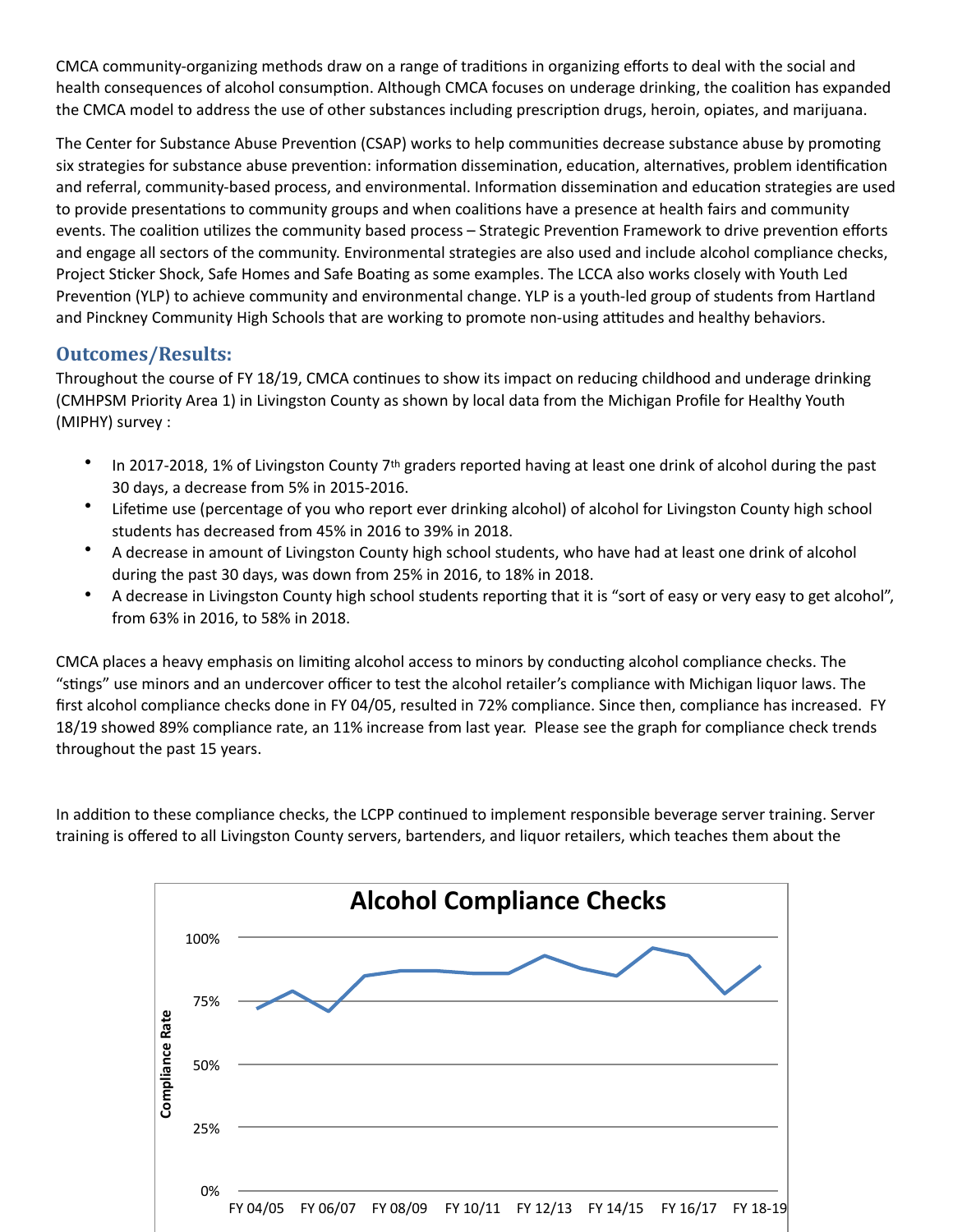consequences of serving alcohol to minors, how to check for a fake ID, how to handle intoxicated customers, and the litigation that comes with over-serving, among other topics. These classes, which addresses easy access to alcohol (CMHPSM Priority Area 1) also supports the ongoing alcohol compliance checks to ensure that minors are not obtaining access to alcohol through retailers.



Project Sticker Shock (PSS) is a program utilized in the Livingston County community during times of increased underage drinking - prom, homecoming, and graduation. The program objective is to reduce underage access to alcohol by educating adult providers (CMHPSM Priority Area 1). Stickers displaying a warning message about the penalties for furnishing alcohol to minors are placed on multipacks of beer and wine coolers which may appeal to underage drinkers. The impact of the sticker project is increased by local media coverage. The participating establishments are also recognized via the Livingston County Community Alliance and YLP social media platforms as well as the LCCA Annual Report. This project continues to reinforce the importance of building relationships between youth, parents, community members, retailers, and law enforcement with the main goal of educating adults

over 21 of the underage drinking laws and raising public awareness about underage drinking. In FY 18-19, and 20 licensed alcohol establishments in Livingston County, and 16 students from throughout the county participated in Project Sticker Shock in collaboration with 2 law enforcement agencies.

Throughout the year, the LCPP has implemented multiple activities that coincide with one another, specifically touching

on the lack of perceived risk of underage drinking, parental norms, attitudes, and knowledge of underage drinking, and norms that support alcohol use; these risk factors address CHMPSM Priority Area #1. Activities include: creating a YouTube video in partnership with The Hive, a local Howell Teen Center, which explores reasons youth choose not to use and how trusted adults can help youth make good choices; the video was viewed 94 times on YouTube and had 268 engagements on Facebook, speaking with community members about their perceptions of underage drinking in Livingston County, and disseminating MOST materials into the broader community to increase campaign effectiveness.



CMCA has also been modified to address prescription drug abuse, specifically the availability, access, parental/community norms and attitudes, and the lack of perceived risk

of prescription and over-the-counter medication. CMCA has utilized the Big Red Barrel project, a program of the LCCA, as a way of educating the community about prescription drug use, and providing the community with collection sites where they can dispose of their medication. The collection of medication assists in decreasing access to prescription and OTC drugs (CMHPSM Priority area 2). Additionally, in a recent survey of Livingston County adults, 27% reported using the Big

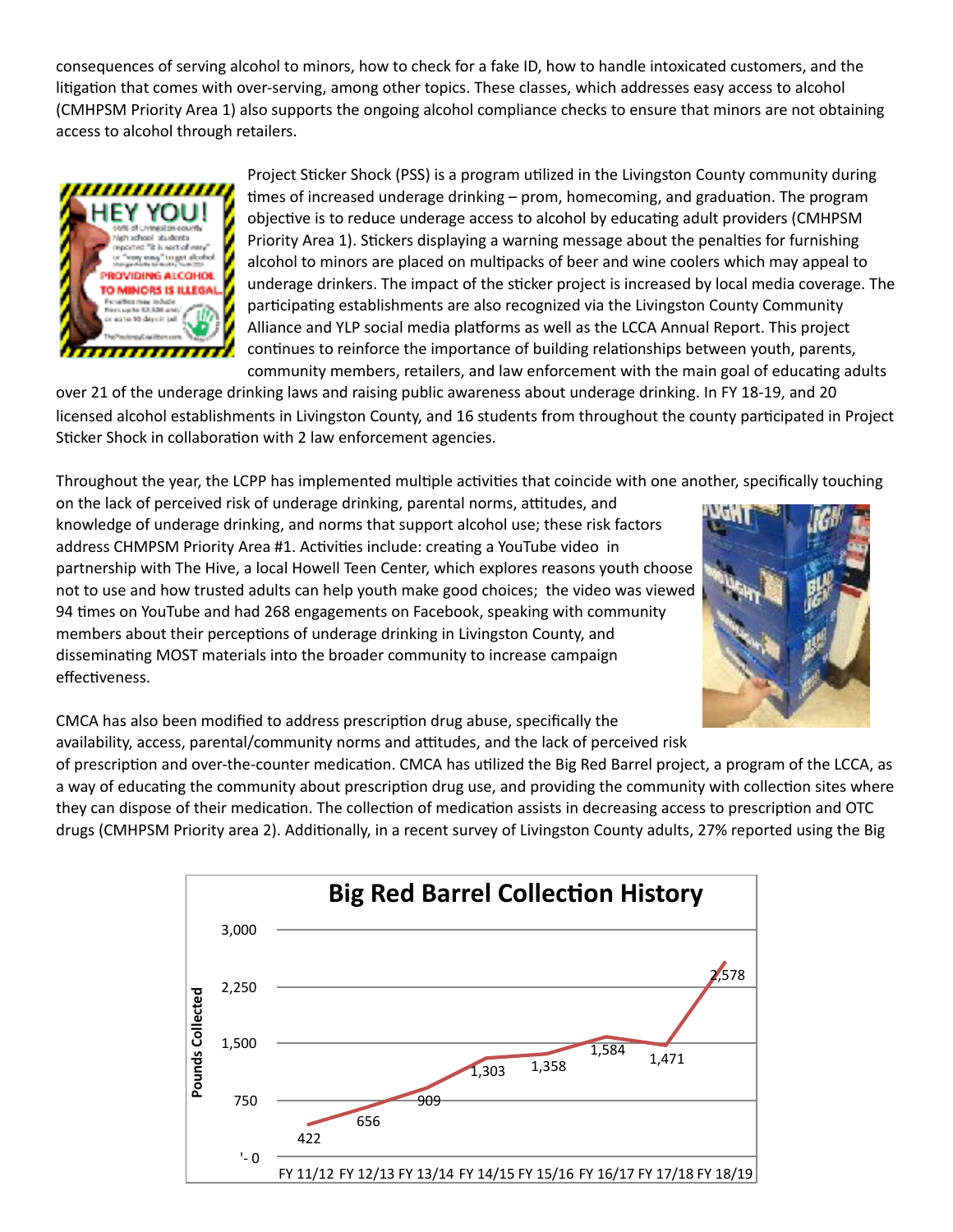## **Livingston County Community Alliance RECREATIONAL MARIJUANA:** WHAT YOU NEED TO KNOW

#### In the State of Michigan it is against the law:

- to use or be under the influence of marijuana while. operating a vehicle.
- fo use marijuana as a passenger in a schicle.
- to use marijuana in public places like sidewalks, paiks. and markets.
- to possess or use marijuana while on private/publicschool properties.

Actort ments and hotels have the right to han/regulate the use of marijuana on their properties.

Employers can have a tirug free workplace policy that bans the case or consumption of marijuana.

#### MARIJUANA IS NOW 5 X MORE POTENT THAN IN 1995. INCREASING THE LIKELIHOOD OF PSYCHOSIS'

1970's "Worldstock" manyatha less than 5% THC 1997s "Nicraea" marijuana - 4% THC Todays marijuana - 18 to 30% THC "Concentrated extracts (datis' was/shatter) = 40 to 90% TTHC



h est perpersons that it is process considerations of theme.<br>Property in the new optic materials are to the consideration of the<br>Production of Ballache Co. Determined in the constant and<br>Security mentales de la maria de mandad antiglia del giunti la completa aparelata.<br>Les diversions de la formativa dels construirs diversifications de la completa aparelata.<br>Libertata del construirs del primer del construirs del con de de<br>la constitution de la completa compagnée de constitution de la constitution de la constitution de la constitution de la constitution de la constitution de la constitution de la constitution de la constitution de la c Red Barrel to dispose of unwanted medication, and 91% reported that using prescription drugs that are not prescribed to them is moderate or great risk.

During FY 18/19, the Big Red Barrel collected 2,578 pounds of medication and there were 15 take back events, an increase from FY17-18, in which there were 11 take back events, resulting in the collection of 1471.5 pounds of medication. Please see the graph for drug collection amounts for FY 11/12, 12/13, 13/14, 14/15, FY 15/16, FY 16/17, FY 17/18 and FY 18/19.

Livingston County schools continued to host drug take back events as well. In FY 17/18 Pinckney High School held their 2nd annual Youth Led Prevention take back event, hosting the Big Red Barrel at Pinckney High School's football game and collecting 5 pounds of medication. FY 18-19 also saw another collaborative drug take-back event between LCCA and Genoa Township where they had two events and took back 153 pounds of medication.

The most recent Genoa Towship event collected over 50 pounds of medication and 50 pounds worth of sharps/needles! The CMCA coordinator presented to 6 churches in the Fowlerville area about the dangers of prescription medicine abuse, the Big Red Barrel, the importance of proper medicine disposal, and emerging drug trends. A presentation on opiates, addiction, and local community resources was made possible by a collaboration between the LCCA, the Big Red Barrel, the CMCA coordinator and Fowlerville UB Church which had 72 people in attendance and a variety of speakers from law enforcement, prevention, faith-based, and recovery communities. The CMCA Coordinator worked in collaboration with Comcast and the YLP Students Leading Students group at Pinckney High School to produce 3 videos that warn about the dangers of misusing and abusing prescription medications, propers medicine disposal, and positive prevention messaging. One of the videos was viewed 333 times with 1,103 engagements on Facebook. The LCCA partnered with Wake Up Livingston and their Reality Tour to provide an evidence-based prevention activity which utilizes local youth actors who portray a day in life of someone who chooses to use drugs. This partnership was able to reach 50 people who learned how to have difficult dialogues about drugs and alcohol; while increasing collaboration with the Brighton High School actors and Livingston County Sheriff's department. All of these efforts and activities that address the lack of perceived risk of prescription drug use, attitudes and knowledge of prescription drugs, norms that support prescription drug use, and easy access to prescription drug use, assist in reducing prescription drug and over the counter drug abuse and misuse (CMHPSM Priority #2).

Finally, the CMCA model was adapted to reduce illicit drug use, specifically focusing on youth marijuana use (CMHPSM Priority Area #3). The strategies that were used to address this were: decrease the lack of perceived risk of marijuana use, parental norms, attitudes, and knowledge of drug use, easy

access to drugs, and community norms that support marijuana use. Community organizations/businesses committed to displaying MOST materials, ensuring that there was a unified message throughout the community that MOST teens do not use marijuana. The coordinators also disseminated "What To Know About Recreational Marijuana" handout